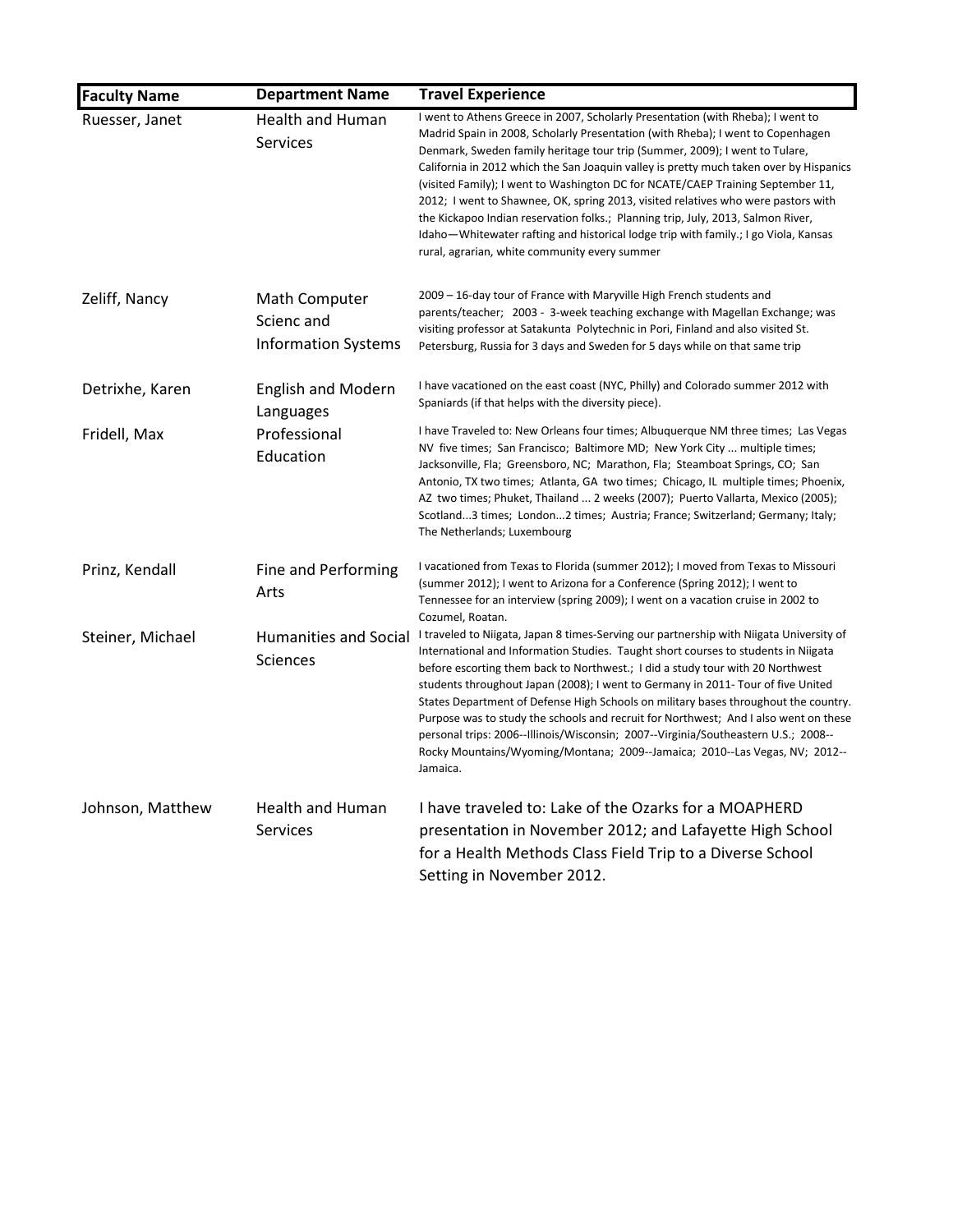| <b>Faculty Name</b> | <b>Department Name</b>     | <b>Travel Experience</b>                                                                                                                                                     |
|---------------------|----------------------------|------------------------------------------------------------------------------------------------------------------------------------------------------------------------------|
| Benson, Christine   | Math Computer              | I have traveled to: Denver and Breckenridge, CO                                                                                                                              |
|                     | Scienc and                 | Palm Desert, Los Angeles, and San Diego, CA                                                                                                                                  |
|                     |                            | North Coast, MA                                                                                                                                                              |
|                     | <b>Information Systems</b> | A Native American reservation in Montana                                                                                                                                     |
|                     |                            | Cincinnati, OH                                                                                                                                                               |
|                     |                            | Hilton Head, SC                                                                                                                                                              |
|                     |                            | Washington, DC                                                                                                                                                               |
|                     |                            | Philadelphia, PA                                                                                                                                                             |
|                     |                            | Eastern Caribbean (cruise)                                                                                                                                                   |
|                     |                            | Western Caribbean (cruise)<br>St. Thomas                                                                                                                                     |
|                     |                            | Las Vegas, NV                                                                                                                                                                |
|                     |                            | Daytona, FL                                                                                                                                                                  |
|                     |                            | Colonial Williamsburg, VA                                                                                                                                                    |
|                     |                            | Indianapolis, IN                                                                                                                                                             |
|                     |                            | Minneapolis, MS                                                                                                                                                              |
| Vetter, Rheba       | <b>Health and Human</b>    | I have lived: Alexandria, VA/Washington, D. C.; 60 - 70% white and 30 - 40% Black                                                                                            |
|                     |                            | (probably a sizable Asian population too); lived in Alexandria until age 18 and then                                                                                         |
|                     | Services                   | visited there until 2002                                                                                                                                                     |
|                     |                            | Salt Lake City, Utah (total of 10 years)                                                                                                                                     |
|                     |                            | Krum, Texas; 5 years; near Denton, TX                                                                                                                                        |
|                     |                            | Somerville, MA (2 years)                                                                                                                                                     |
|                     |                            | Albany/Schenectady/Troy, New York (6 years)                                                                                                                                  |
|                     |                            | Medway, MA (6 years)                                                                                                                                                         |
|                     |                            | I have traveled to: Greece (2006; conference)                                                                                                                                |
|                     |                            | Spain (2007; conference)                                                                                                                                                     |
|                     |                            | France, Belgium, Italy (1 week each; vacation; 1998, '99 & 2000)                                                                                                             |
|                     |                            | England, Scotland, France, Germany, Austria, Italy, Spain, Netherlands and Sweden                                                                                            |
|                     |                            | (Summer 1969; 9 weeks)                                                                                                                                                       |
|                     |                            | Mississippi, Memphis, TN, North Carolina and Virginia (summers; family and friends)                                                                                          |
|                     |                            | I have traveled to Panama 5 times, once personal, once with other faculty, three                                                                                             |
| Edwards, Carla      | <b>Behavioral Sciences</b> | times with students for travel abroad.; I have also traveled to England, Ireland,                                                                                            |
|                     |                            | Scotland, Portugal, Spain, France for a Missouri London Program for 6 months with 6                                                                                          |
|                     |                            | students (2001)                                                                                                                                                              |
| Thompson, Pat       | Professional               | I have presented in Auckland, New Zealand.                                                                                                                                   |
|                     |                            |                                                                                                                                                                              |
|                     | Education                  |                                                                                                                                                                              |
| Lanier, Brian       | Fine and Performing        | He was a member of the Missouri London Program in spring 2011. He taught classes                                                                                             |
|                     | Arts                       | in music appreciation and history of musical theater in London, England. In the                                                                                              |
|                     |                            | summer of 2010, he led a study abroad trip with singers from the university. On this<br>trip, the choir performed in many venues in Italy and Austria including high mass at |
|                     |                            | the Dom Salzburg (the main cathedral in the city of Salzburg). He has also travelled on                                                                                      |
|                     |                            | vacations abroad, including numerous trips to Europe and the UK.                                                                                                             |
|                     |                            | He is married to a Russian woman; they have three children, one of which suffers                                                                                             |
| Kramer, Ernest      | Fine and Performing        | from autism. Research trip to Europe include Vienna, Austria in 2012, 2000, and 1985,                                                                                        |
|                     | Arts                       | Berlin, Germany in 1990 and Kiev, Ukraine in 1996. He has led many summer student                                                                                            |
|                     |                            | trips abroad to Italy, Germany, France, Greece, Switzerland, Austria, England,                                                                                               |
|                     |                            | Belgium, Holland, Liechtenstein. He has been on vacation to Russia, Ukraine, Belarus,                                                                                        |
|                     |                            | Jamaica, Guatemala, Mexico, Canada, Hawaii, England, Belgium, Holland, and                                                                                                   |
|                     |                            | Liechtenstein.                                                                                                                                                               |
|                     |                            |                                                                                                                                                                              |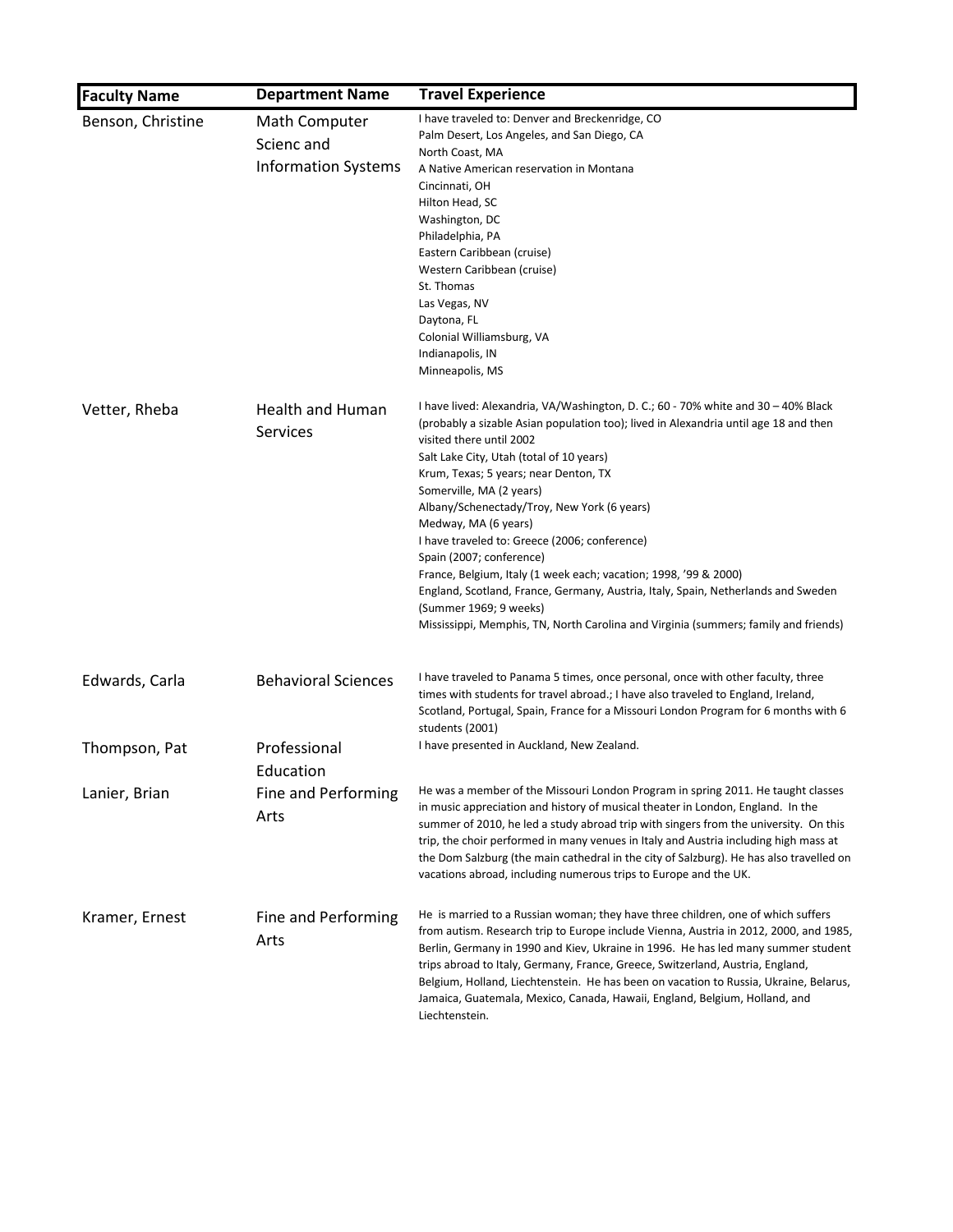| <b>Faculty Name</b>  | <b>Department Name</b>      | <b>Travel Experience</b>                                                                                                                                                                                                                                                                                                                                                                                                                                                                                                                                                                                                                           |
|----------------------|-----------------------------|----------------------------------------------------------------------------------------------------------------------------------------------------------------------------------------------------------------------------------------------------------------------------------------------------------------------------------------------------------------------------------------------------------------------------------------------------------------------------------------------------------------------------------------------------------------------------------------------------------------------------------------------------|
| Richardson, William  | Fine and Performing<br>Arts | He was a visiting professor of trumpet at the Jazeps Vitols Latvian Academy in Riga,<br>Latvia during the spring, 2010 semester on a Fulbright scholarship. During this<br>semester, he attended master classes by Norwegian trumpeter, Odd Lund in Vienna,<br>Austria. He also co-led the largest Northwest overseas student trip to-date<br>(Northwest Marching Band, Wind Symphony, and Jazz Ensemble) to London, England<br>for the annual New Year's Day Parade festivities. He travelled with history professor,<br>Mike Steiner's educational tour to Japan in 2008 and has vacationed in Estonia,<br>Finland, Austria, Mexico, and Canada. |
| Olson, Anthony       | Fine and Performing<br>Arts | He is married to a Chinese woman, Eva Peng and they have one child. He taught for<br>one semester in London, England as part of the Missouri-London Program and also<br>taught in the Netherlands on two occasions. He has vacationed in Italy, Greece,<br>Germany, France, China, Ireland, and Sweden.                                                                                                                                                                                                                                                                                                                                            |
| Town, Stephen        | Fine and Performing<br>Arts | He did research for a number of years in the UK (England specifically) and Austria for<br>his book An Imperishable Heritage: British Choral Music From Parry to Dyson that was<br>published in September, 2012. He has presented papers in England and Greece.                                                                                                                                                                                                                                                                                                                                                                                     |
| Bell, John           | Fine and Performing<br>Arts | He has led student trips to Vienna, Sankt Egyden am Steinfeld, Eisenstadt, Salzburg,<br>Munich and Rothenburg and has vacationed in London, England, Paris, France,<br>Switzerland, Austria, Italy and Germany.                                                                                                                                                                                                                                                                                                                                                                                                                                    |
| Gibson, Christopher  | Fine and Performing<br>Arts | He has presented research in Canada and been on vacation to Germany, Switzerland,<br>and France.                                                                                                                                                                                                                                                                                                                                                                                                                                                                                                                                                   |
| Dunnel, Rebecca      | Fine and Performing<br>Arts | She teaches World Music at Northwest and regularly invites guest artists to perform<br>at Northwest on traditional Chinese and Indian instruments. She taught a World<br>Music course for one semester in London, England as part of the Missouri-London<br>Program. Students in this course had opportunities to attend World Music concerts<br>and exhibits in London and Paris. She has presented research in England.                                                                                                                                                                                                                          |
| Shannon, Pamela      | Fine and Performing<br>Arts | She is a Canadian citizen. She studied at the Royal College of Music in London,<br>England for one year. She will present a paper in Athens, Greece in June 2013. She<br>has a sister (two years younger) with special needs (in a wheelchair and has epilepsy)<br>who lives in a group home for adults with special needs.                                                                                                                                                                                                                                                                                                                        |
| Oehler, Dave         | Fine and Performing<br>Arts | He has participated in high school trips to France, Spain, Monaco, and Morocco and<br>has vacationed in Canada, UK, France, and Spain.                                                                                                                                                                                                                                                                                                                                                                                                                                                                                                             |
| Muhsam, Armin        | Fine and Performing<br>Arts | He is a citizen of Germany; his wife is Moroccan and they have three children. He has<br>taught in Germany and done research in Austria, Germany, France, Italy, Romania,<br>Greece, and Tanzania.                                                                                                                                                                                                                                                                                                                                                                                                                                                 |
| Breckenridge, Martha | Fine and Performing<br>Arts | She has done research four times in Europe (France and Belgium) and travelled to<br>Europe fourteen times and to Mexico and Canada. She has a brother with special<br>needs (physical and mental) who lives at a residence for adults with special needs.                                                                                                                                                                                                                                                                                                                                                                                          |
| Williams, Glenn      | Fine and Performing<br>Arts | He is African-American. He has a son with severe physical and mental special needs.<br>The couple cares for the child at home.                                                                                                                                                                                                                                                                                                                                                                                                                                                                                                                     |
| Nuttal, Susanne      | Professional<br>Education   | She went to the Arts Academy at Bella Vista in Clovis, New Mexico for research in<br>April, 2013.                                                                                                                                                                                                                                                                                                                                                                                                                                                                                                                                                  |
| Miller, Vickie       | Professional<br>Education   | She traveled to Austria for personal travel in December, 2010. She also lived in Casa<br>Grande, AZ from 1974-1976.                                                                                                                                                                                                                                                                                                                                                                                                                                                                                                                                |
| Alexander, Kristi    | Professional<br>Education   | She went to New Orleans, Louisiana for a conference and to tour the Katrina area in<br>October 2011.                                                                                                                                                                                                                                                                                                                                                                                                                                                                                                                                               |
| Crossland, Barb      | Professional<br>Education   | She visited the campus of Oklahoma University in Norman, OK in March of 2013.                                                                                                                                                                                                                                                                                                                                                                                                                                                                                                                                                                      |